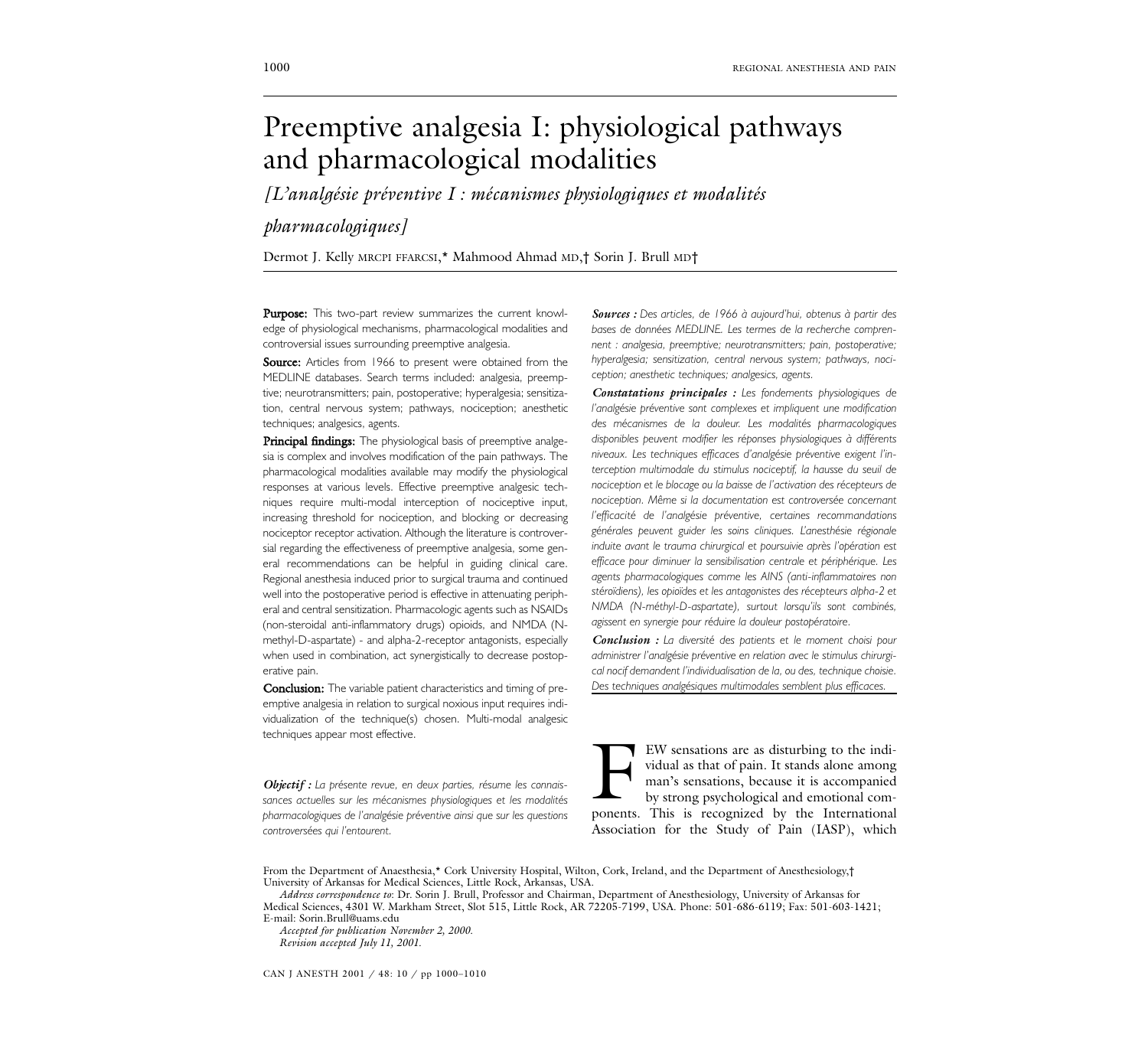defines pain as "an unpleasant sensory and emotional experience associated with actual or potential tissue damage or described in terms of such damage".

At the beginning of the last century, Crile was among the first to introduce the concept of treating pain prior to its onset: preemptive analgesia.<sup>1,2</sup> He observed that if pain transmission was blocked prior to the initial surgical incision, postoperative mortality was decreased. This analgesic technique was proposed initially as a means for preventing postoperative shock; however, proponents of this technique, later termed preemptive analgesia, also noted a marked decrease in the intensity (and duration) of postoperative pain.

The last 20 years have seen significant scientific advancement in our understanding of the physiology, pathophysiology and pharmacology of pain. In conjunction with this knowledge, there has been a resurgence of the concept of preemptive analgesia and numerous studies have addressed the purported benefits of this technique in the surgical patient. This review summarizes current knowledge of the pain pathways, mechanisms and neurotransmitters, and describes new aggressive approaches to acute pain management in the context of preemptive analgesia.

# Physiologic pathways

Specialized receptors provide information to the central nervous system (CNS) about the state of the environment in the vicinity of the organism. Each receptor is specialized to detect a particular type of stimulus (e.g., touch, temperature, pain, etc.) Those receptors in the skin and other tissues that sense pain are free nerve endings, while those for temperature detection can be free nerve endings, bulbs of Krouse or Ruffini's corpuscles. Receptors are distributed with varying densities in different tissues. Pain receptors may be stimulated by mechanical damage, extremes of temperature, or by irritating chemical substances. While certain pain receptors are responsive to only one of the above stimuli, most can be stimulated by two or more. When the pain receptors in peripheral tissues (such as skin) are stimulated, the nociceptive (pain) impulses are transmitted to the CNS by two distinct types of neurons - the A-delta and C nerve fibres. The A-delta fibres are large-diameter, fast conducting myelinated fibres, which transmit "first" pain - sharp, prickling, and injurious. The C fibres are small-diameter, slower conducting unmyelinated fibres that are responsible for "second" pain dull, aching and visceral type. The primary afferent sensory neurons from the periphery then enter the spinal cord and synapse with neurons in the dorsal horn. The second-order neurons, arising from the dorsal horn, have long axons that decussate in the anterior commis-

sure and travel cephalad in the contralateral anterolateral pathway (also known as spinothalamic tract). Some of the long axons that synapsed with type C neurons do not decussate, but pass cranially in the ipsilateral anterolateral spinal pathway. The anterolateral spinal pathway fibres terminate in the thalamus, from which neuronal relays are sent to other CNS centres and the sensory cortex. These higher centres are responsible for the perception of pain and the emotional components that accompany it.

There are four distinct processes in the sensory pathway: transduction, transmission, modulation and perception (Figure 1). Each of these processes presents a potential target for analgesic therapy; therefore their physiology is described in some detail below.

#### *Transduction*

Nociceptors, the pain receptors, respond selectively to noxious stimuli and convert chemical, mechanical, or thermal energy at the site of the stimulus into neural impulses, a process known as transduction (Figure 2). The primary afferent nociceptors are the terminal branches of the A-delta and C fibres, whose cell bodies are located in the dorsal root ganglia. Mendell<sup>3</sup> described a functional classification of nociceptive nerve fibres. Wide-dynamic range (WDR) neurons are those that receive input from both noxious and non-noxious



FIGURE 1 Diagrammatic representation of the four processes involved in the sensory pathway: transduction, transmission, perception, and modulation. Primary afferent neurons transmit information from the periphery to the dorsal horn of the spinal cord. Afferent information is then transmitted via the spinothalamic tracts by second-order neurons to the thalamus and to the sensory cortex. The descending inhibitory fibres (interrupted lines) modulate the afferent input at the dorsal horn. Also represented are the agents that can modify the sensory input of each of the four processes.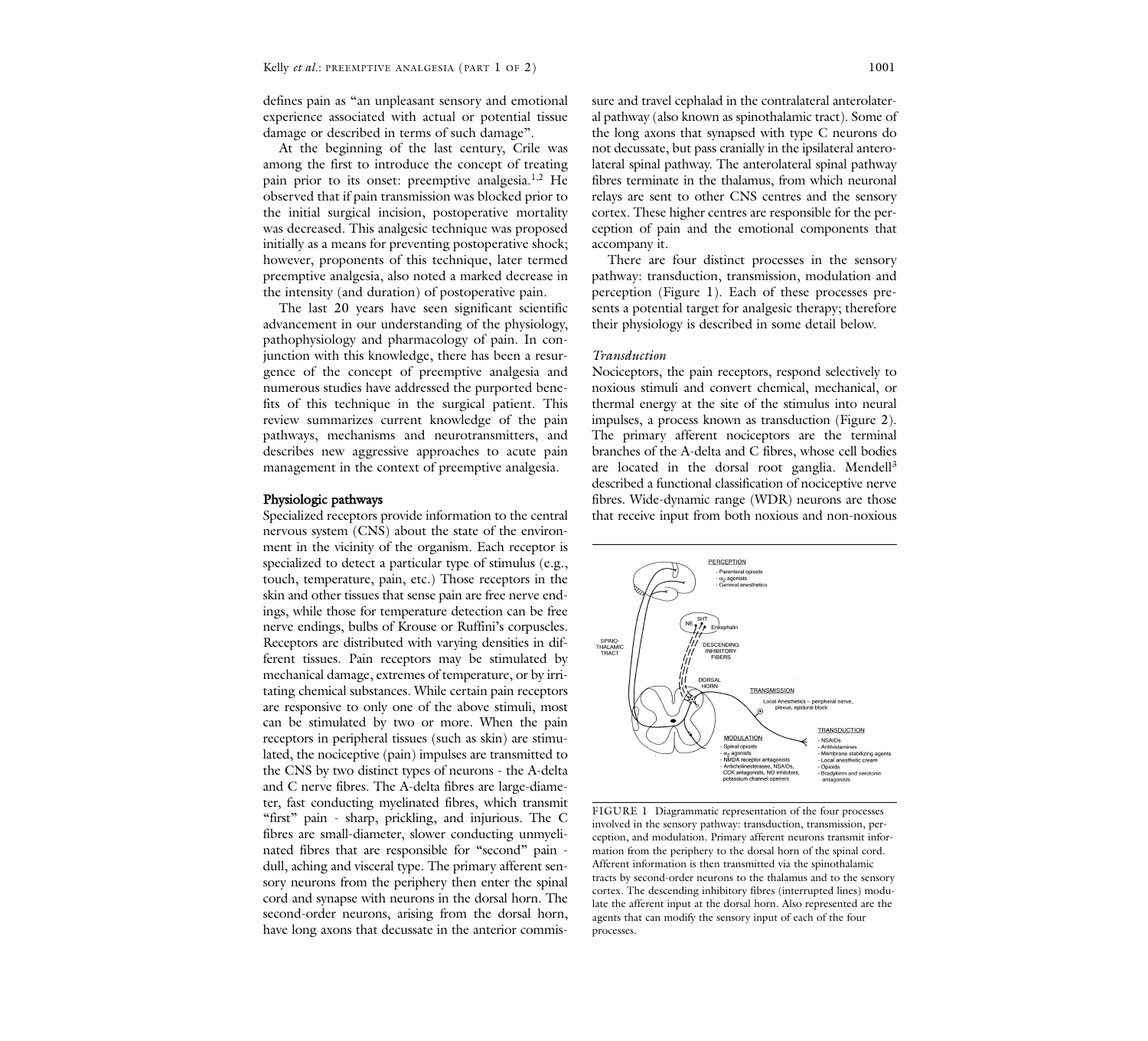

FIGURE 2 Representation of the transduction process and the mediators of inflammatory processes that lead to peripheral sensitization of nociceptors.



FIGURE 3 Representation of the transmission process by primary afferent (A-delta and C) fibres from periphery to the dorsal horn of the spinal cord. The balance between excitatory and inhibitory transmitter release determines the intensity of afferent information and the state of sensitization that occurs following peripheral injury.

stimuli and that exhibit a graded response (i.e., they can increase their firing rate in response to increasing levels of stimulation); the high-threshold (HT) neurons are those that are activated only by noxious (HT) stimulation; and low-threshold (LT) neurons are those activated only by non-noxious (LT) stimulation.

When the A-delta and C fibres are activated by brief intense stimuli, with little accompanying tissue damage, the resulting transient pain serves as a physiological warning. However, when nociceptors are activated by the noxious stimuli that accompany tissue damage or

infection, a regional injury response occurs in the periphery. Chemical substances and enzymes are released from the damaged tissues, increasing the transduction of painful stimuli. Prostanoids (prostaglandins, leukotrienes and hydroxyacids) are products of the arachidonic acid pathway and are major mediators of the hyperalgesia that accompanies inflammation. Prostaglandins (PGs) and leukotrienes cause sensitization of the peripheral receptors, reducing their activation threshold and increasing their responsiveness to other stimuli.4–6 Kinins, such as bradykinin and kallidin have numerous pro-inflammatory functions including: release of PGs, cytokines and free radicals from a variety of cells; degranulation of mast cells and release of histamine; and stimulation of sympathetic neurons to alter blood vessel caliber.7 Kinins also contribute to plasma extravasation by producing contraction of vascular endothelial cells.8 Bradykinin and PGs, particularly PGE<sub>2</sub> stimulate neurons directly, initiating the transmission of pain impulses along the nociceptive pathway. Peripheral vascular dilation and increased vascular permeability are induced by the release of substance P caused by the axon reflex of the injured nerve.<sup>9</sup> This increased vascular permeability, accompanied by release of vasoactive mediators from mast cells, results in an inflammatory response (neurogenic edema).<sup>10</sup> The increased vascular permeability also results in extravasation of additional algogenic (pain producing) substances, such as histamine and serotonin. Histamine can also be released from mast cells during degranulation, a process promoted by substance P, kinins, interleukin-1 and nerve growth factor. Histamine acts on sensory neurons to produce pain and itching.<sup>11</sup> Histamine stimulation of sensory neurons may evoke release of neuropeptides and PGs, leading to further inflammatory effects and hyperalgesia.12 Serotonin (5-HT) is a major inflammatory mediator, especially in the initial phases of the inflammatory response.<sup>13,14</sup> Released from mast cells and platelets during injury or inflammation, 5-HT causes direct activation of sensory neurons via 5-HT type  $3$  (5-HT<sub>2</sub>) receptor activation. Nociceptive impulses activating the sympathetic nervous system promote norepinephrine release, which in turn accelerates sensitization of the nociceptors, creating another vicious cycle.8 Reactive oxygen species, such as hydrogen peroxide, superoxide, and hydroxyl species, are produced by tissues during inflammation. These substances have been shown to enhance the effects of bradykinin, PGE<sub>2</sub> and other inflammatory mediators,<sup>15</sup> similar to the synergism between other algogenic substances, such as PGs, bradykinin, and 5-HT.8

In summary, the activity and sensitivity of sensory neurons is profoundly altered by the mediators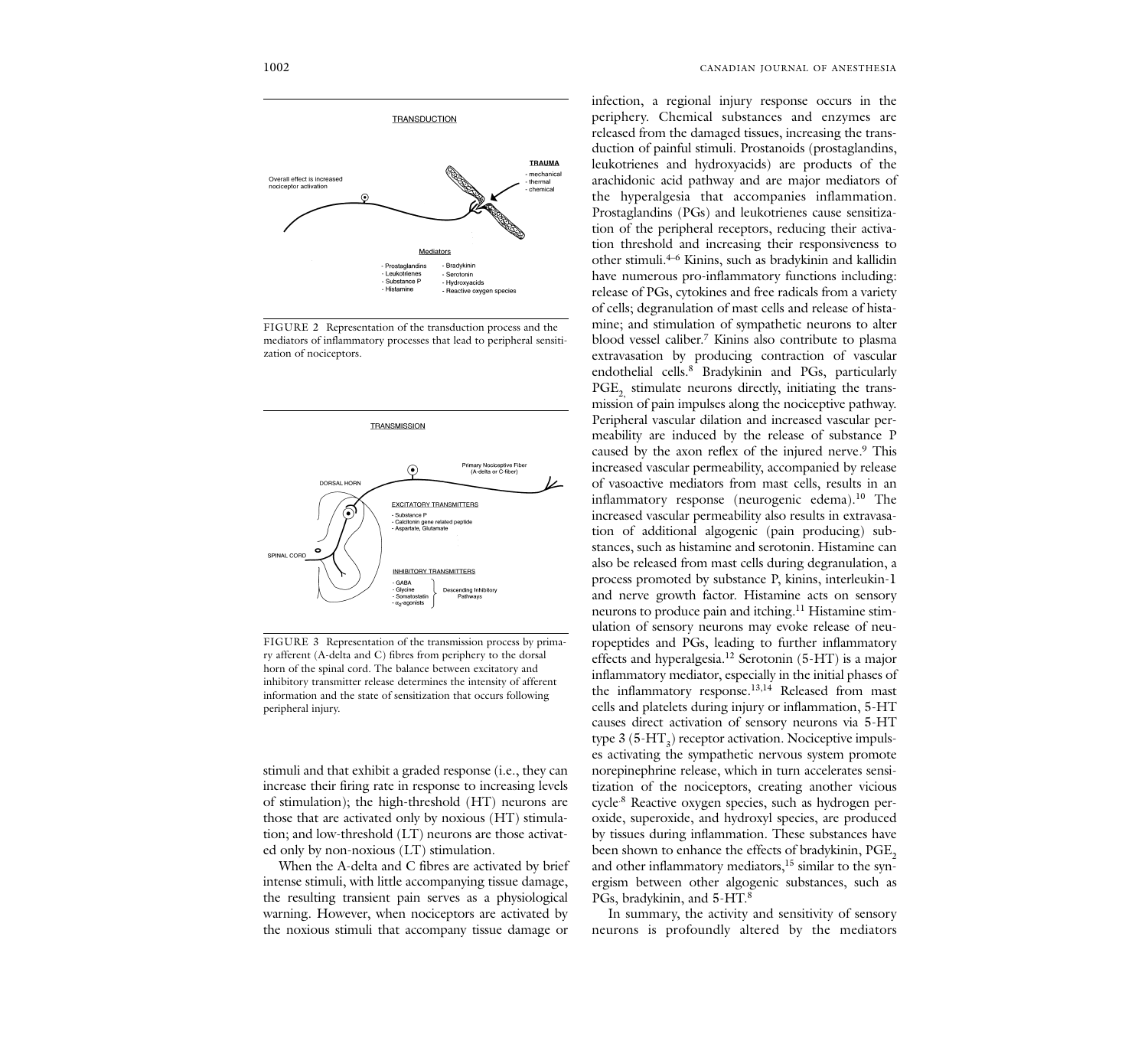released as a result of tissue injury and inflammation (Figure 2). These inflammatory mediators produce an increase in nociceptor sensitivity, neurogenic edema and hyperalgesia of tissues in the vicinity of the injury. These complex changes in peripheral signal processing result in increased pain sensation, alteration in the quality and duration of pain, and may lead to altered central pain processing and the development of chronic pain states.

# *Transmission in the dorsal horn*

When signal transduction has occurred, impulses are transmitted via A-delta and C fibres to the dorsal horn of the spinal cord (Figure 3). The nerve fibres synapse in the superficial layers of Rexed laminae: the A-delta neurons synapse in laminae I, II and V, and the C fibres in laminae I and II. The borders between these laminae are not distinct. In addition, there is considerable overlap of neuronal cell types between the laminae, with each lamina containing more than one type of neuron.16 A variety of neurotransmitters are released by the incoming first order nociceptive neurons. One of these is substance P, a neurokinin, which is released from HT fibres. The calcitonin gene-related peptide (CGRP) is released along with substance  $P<sub>1</sub><sup>17,18</sup>$  and extends the spinal cord zone from which substance P is released, thereby contributing to increased excitability.19 In turn, substance P induces the release of excitatory amino acids (EAAs) such as aspartate and glutamate, which act on the AMPA (2 amino-3-hydroxy-5-methyl-4-isoxazole-propionic acid) and NMDA (N-methyl-D-aspartate) receptors.20 Enhanced synaptic transmission due to release of EAAs follows substance  $P$  release<sup>21</sup> and the latter can induce a prolonged enhancement of responses by dorsal horn neurons to glutamate or NMDA.<sup>22,23</sup> This enhanced depolarization causes calcium influx into postsynaptic neurons, which induces persistent changes in the excitability of the cell.8 The term "wind-up" has been used to describe the enhanced excitability and sensitization of dorsal horn cells induced by the above mechanisms (Figure 3).

In addition to causing "wind up", repeated noxious stimulation of the dorsal horn may result in an increase in the number of neurons in laminae I and II whose nuclei express C-*fos* protein, a protein thought to be involved in the memory of pain.<sup>24,25</sup> Pretreatment with morphine has been shown to decrease the number of cells expressing C*fos* protein. This suggests that preventing access of the trigger signal to the CNS may attenuate the increased sensitivity to painful stimuli, and reduce the hyperalgesia and production of pain by non-painful stimuli (i.e., allodynia), which accompany tissue injury.<sup>24,25</sup>

# *Perception*

The second order nociceptive afferent fibres have their cell bodies in the dorsal horn of the spinal cord, from which they project axons to the higher CNS centres responsible for processing of nociceptive information. As mentioned previously, most of the ascending fibres decussate before travelling cranially in the spinothalamic tract. The majority of the neurons comprising the spinothalamic tract are WDR or HT neurons; $^{26}$  they course through the pons, medulla and mid-brain to terminate in specific portions of the thalamus. From the thalamus, afferent information is carried to the somatosensory cortex. The spinothalamic tract also sends collateral branches to the reticular formation. The impulses transmitted via these tracts are responsible for the sensory discrimination of pain and the emotional responses it evokes. The reticular formation is probably responsible for the increased arousal and aspects of the emotional-affective components of pain, as well as somatic and autonomic motor reflexes.27–29 The activation of supraspinal structures is mediated by EAAs,30 but the neurotransmitters involved in central processing of nociceptive information have not yet been elucidated.

Analgesic therapy has traditionally targeted the pain perception component of the analgesic pathway. Certain areas, such as the nucleus reticularis gigantocellularis, one of the nuclei in which nociceptive second-order neurons terminate, are profoundly depressed by both general anesthetics and opioid analgesics.31–34 Despite this fact, traditional analgesic therapy using opioids has met with varying success due, in part, to the lack of binding specificity of parenteral and oral opioids. With the increasing understanding of the pain pathways and the processes involved therein, it is now recognized that pain is best controlled by using several analgesic agents, each of which acts on a specific site along the pain pathway. Such an approach also lessens the reliance on one particular agent or mechanism, and the resulting synergism may avoid the side effects associated with high doses of individual agents.

## *Efferent pathways and pain modulation*

In the early twentieth century, Sherrington<sup>35</sup> emphasized the importance of the interaction between excitatory and inhibitory neuronal systems in the processing of incoming sensory information by the brain. It is now known that efferent pathways help to modify afferent nociceptive information. The efferent neuronal pathways involved in pain modulation include: the corticospinal tracts, which commence in the motor cortex and synapse in Rexed laminae III–IV; hypothalamic efferents, which arise in the hypothalamus and synapse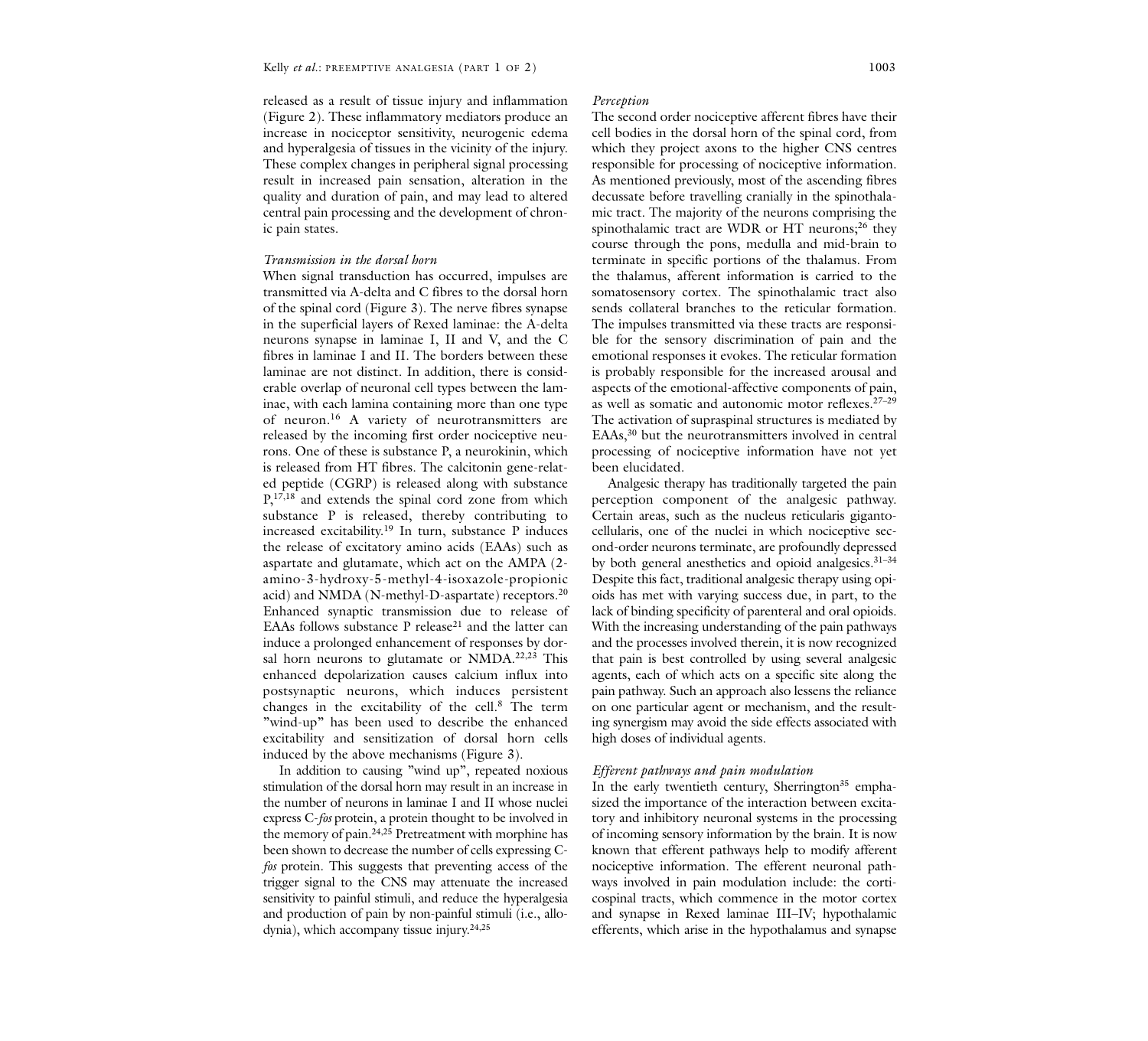in the mid-brain, pons, medulla and Rexed lamina I; and extensive efferent fibres from the periaqueductal gray matter in the mid-brain and the nucleus raphe magnus in the medulla, to the dorsal horn. Stimulation of these efferent (descending) pathways can modulate nociceptive transmission in the periphery, in the spinal cord by altering neurotransmitter release, or supraspinally by activation of inhibitory pathways (Figure 1). It is well established that norepinephrine, serotonin and opiate-like substances (endorphins) are involved in the brainstem inhibitory pathways that modulate pain in the spinal cord.<sup>36-38</sup>

Gamma-amino butyric acid (GABA) and glycine are two important inhibitory neurotransmitters that act at the dorsal horn. Blockade of spinal GABA or glycine can result in allodynia, by removing inhibitors that control NMDA receptors.<sup>39</sup> Failure of spinal inhibition may thus play a role in the etiology of neuropathic pain. Alternatively, when there is peripheral inflammation, the opposite effect can be seen: up-regulation of spinal GABA receptors promotes inhibition of afferent nociceptive impulses<sup>40</sup> and decreased pain sensation. Therefore, the sensitivity of spinal GABA receptors can vary under different circumstances, resulting in modulation of nociceptive information.

Another neurotransmitter, somatostatin, is found in cells of the dorsal root ganglion and in afferent terminals of the dorsal horn of the spinal cord. It appears to be released in response to noxious stimuli, resulting in hyperpolarization and a reduced firing rate in dorsal horn neurons.41 However, although it appears to have beneficial analgesic properties, intrathecal administration of somatostatin can also result in motor dysfunction and paralysis at doses just above those which produce analgesia. Thus, further studies are required to fully evaluate the role of this peptide in antinociception.<sup>41</sup>

Galanin is found in a large percentage of primary afferent nociceptive fibres, and is thought to be an inhibitory peptide. It is frequently co-localized with substance P and CGRP. Until development of an antagonist, however, the exact role of galanin in nociceptive transmission is unlikely to be elucidated.40

# *Mechanisms of hypersensitivity*

The transmission of pain from peripheral tissues via the spinal cord to the brain is not a simple process, with its own exclusive pathways; rather, it is dependent on the balance between excitatory and inhibitory neuronal systems.

Peripheral tissue injury can modify the responsiveness of the nervous system to stimuli at two sites: *peripheral sensitization*, which entails a reduction in the threshold of nociceptive afferent peripheral terminals; and *central*

*sensitization*, an activity-dependent increase in the excitability of spinal neurons.<sup>42</sup> These two processes contribute to the postinjury state of hypersensitivity seen postoperatively. This state manifests as an increase in the response to noxious stimuli and a decrease in the pain threshold. It is now apparent that the receptive field of dorsal horn cells is not fixed, and can undergo a number of changes. These changes include alterations in the size and location of the peripheral receptive field (spatial component); changes in the sensitivity to different stimuli (threshold component); changes in the selectivity of the receptor to mechanical, thermal or chemical stimuli (modality sensitivity component); or a change in activity of the receptor in relation to the timing of the stimulus (temporal component).43 *Primary hyperalgesia* refers to receptor field changes within the area of injury, while *secondary hyperalgesia* refers to changes in the undamaged tissue surrounding the area of injury. In addition, these changes are responsible for the misperception of pain in response to non-noxious stimuli - termed allodynia.42 Primary hyperalgesia is explained by sensitization of peripheral nociceptors,<sup>44–46</sup> while secondary hyperalgesia may be caused by altered CNS processing of mechanoreceptor impulses from peripheral tissues.45,47–50

Clinical pain may be divided into two entities: *inflammatory pain*, which is the consequence of trauma to peripheral tissues (i.e., surgical incision, dissection, burns, etc); and *neuropathic pain*, which is the result of direct injury to nervous tissue (i.e., nerve transection). Both types of injury result in long-term changes in the sensitivity of the nervous system, such that the intensity of subsequent stimuli necessary to induce pain is reduced.

# Pharmacological modalities

Preemptive analgesia is an antinociceptive therapy whose aim is to prevent both peripheral and central sensitization, thereby attenuating (or, ideally, preventing) the postoperative amplification of pain sensation. Treatment can be aimed at the periphery, at inputs along sensory axons, or at CNS sites using single or combinations of analgesics applied either continuously or intermittently.

#### *Regional anesthesia*

Afferent blockade of all impulses, and in particular nociceptive impulses, prior to incision is central to the concept of preemptive analgesia. This can be achieved with local infiltration for superficial procedures, peripheral nerve or plexus anesthesia, or central neuraxial blockade. Of importance is the fact that effective analgesia should not only be well established prior to the surgical incision but should be continued well into the postop-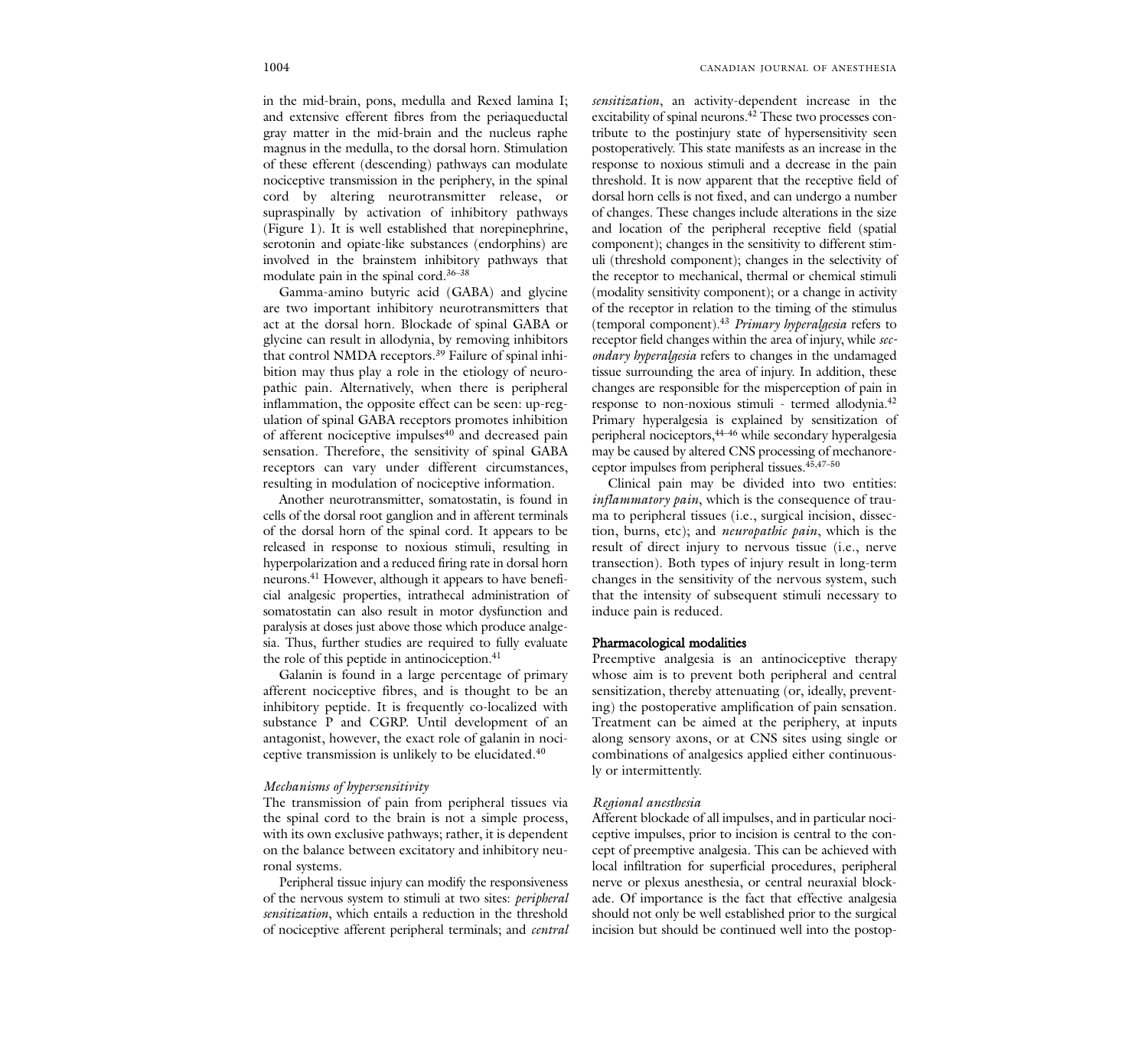erative period. The timing to stop delivery of the local anesthetic agent should be judged against the healing of the wound and degree of anticipated tenderness. Discontinuation of regional blockade when significant afferent input is still likely to be present would merely delay the onset of surgical pain until after the pharmacologic effects of the local anesthetic subside. In patients with preexisting central sensitization, the regional blockade should be continued for a longer duration in order to achieve a lower level of nociceptive input. Often, regional anesthesia is combined with adjuvant therapy in the postoperative period.

## *Non-steroidal anti-inflammatory drugs (NSAIDs)*

Peripheral sensitization, in which there is an increase in the sensitivity of HT peripheral sensory neurons, results from exposure of sensory nerve terminals to algogenic substances and mediators released locally at the site of injury. The aim of treatment should be to prevent the release (or to inactivate) the various neurotransmitters and inflammatory mediators, which sensitize the peripheral nociceptors. By reducing PG synthesis, cyclo-oxygenase inhibitors block the nociceptive response to endogenous mediators of inflammation, with the effect being greatest in tissues that have been subjected to injury and trauma.<sup>51</sup> NSAIDs represent diverse chemical entities, but their common mechanism of action is inhibition of this PG-mediated sensitization of nociceptors to chemical and mechanical irritants.52 Moreover, membrane stabilization by NSAIDs may account for the decrease in PG release seen at concentrations insufficient for effective inhibition of cyclo-oxygenase.<sup>51</sup> Glucocorticoids, tricyclic antidepressants, anti-arrhythmics and local anesthetics may work by a similar mechanism, as all are considered to possess membrane-stabilizing effects.

Central neuronal tissues also synthesize PGs, and spinally administered NSAIDs have been shown to reduce hyperalgesia. To what extent the central action of NSAIDs contributes to the analgesic effect of systemically administered NSAIDs is unknown.53 It is apparent that in addition to their effects on PG synthesis, certain NSAIDs also affect the synthesis and activity of other neuroactive substances, such as 5-HT, kynurenic acid and polyamines, thought to play important roles in the processing of nociceptive impulses in the dorsal horn.54

#### *Opioids*

At the spinal cord, modulation of afferent input can be accomplished by decreasing neurotransmitter release, by blocking the postsynaptic receptors (thereby blocking the effects of the neurotransmitters), or by activat-

ing inhibitory pathways. Opioid receptors are a key site of analgesia production and recent studies indicate that spinal opioid systems can be enhanced or reduced under different circumstances.<sup>40</sup> The lamina I and the substantia gelatinosa in the dorsal horn, the zones in which C-fibres terminate, have the highest concentrations of opioid receptors in the spinal cord. Approximately 70% of the total opioid receptors in the rat spinal cord are of the mu-subtype, approximately 24% are delta, and approximately 6% are kappa receptors.55 Whether this situation mirrors that in humans is under investigation, but molecular biology has demonstrated close similarities between opioid receptors in humans and those in laboratory animals.<sup>56</sup> The majority of the mu-receptors in the spinal cord are found presynaptically on the afferent nociceptive terminals.55 Opioids that are mu and/or delta agonists cause a reduced release from C-fibres of primary afferent neurotransmitters (substance P and glutamate).36,57,58 Opioids also inhibit the release of CGRP.59 The predominance of presynaptic opioid receptors on C fibres, as opposed to A-fibre terminals, accounts for the selective effect of spinal opioids on noxious evoked activity.60 The deeper layers of the spinal cord contain relatively fewer opioid receptors; those present are believed to be situated on nociceptive circuitry such that they have selective inhibitory effects. When stimulated, these postsynaptic opioid receptors hyperpolarize the membrane of dorsal horn neurons, thereby reducing activity in nociceptive pathways.57,61 Studies with agonists of the delta opioid receptors have highlighted their potential as analgesics possessing fewer of the side effects usually associated with morphine. However, experience with kappa receptor agonists, to date, has been disappointing.<sup>62</sup>

Supraspinal injections of mu and delta agonists will produce naloxone-sensitive analgesia,63 although the exact mechanism by which mu receptor activation produces supraspinal analgesia is still unknown. The exact role of the kappa receptors in the production of supraspinal analgesia is the subject of debate, with varying opinions ventured in the literature.<sup>61,64,65</sup>

Opioids also act peripherally as analgesic agents. Mu receptor agonists prevent the nociceptor sensitization induced by inflammatory mediators, such as prostaglandin  $E_2$  (PGE<sub>2</sub>).<sup>66</sup> Delta and kappa receptors are thought to be located on the sympathetic nerves and to mediate analgesia peripherally by blocking bradykinin-induced release of nociceptor sensitizing agents from nerve endings. $67$  Thus, opioids act supraspinally, spinally and peripherally to produce analgesia, thereby reducing sensitization both centrally and peripherally.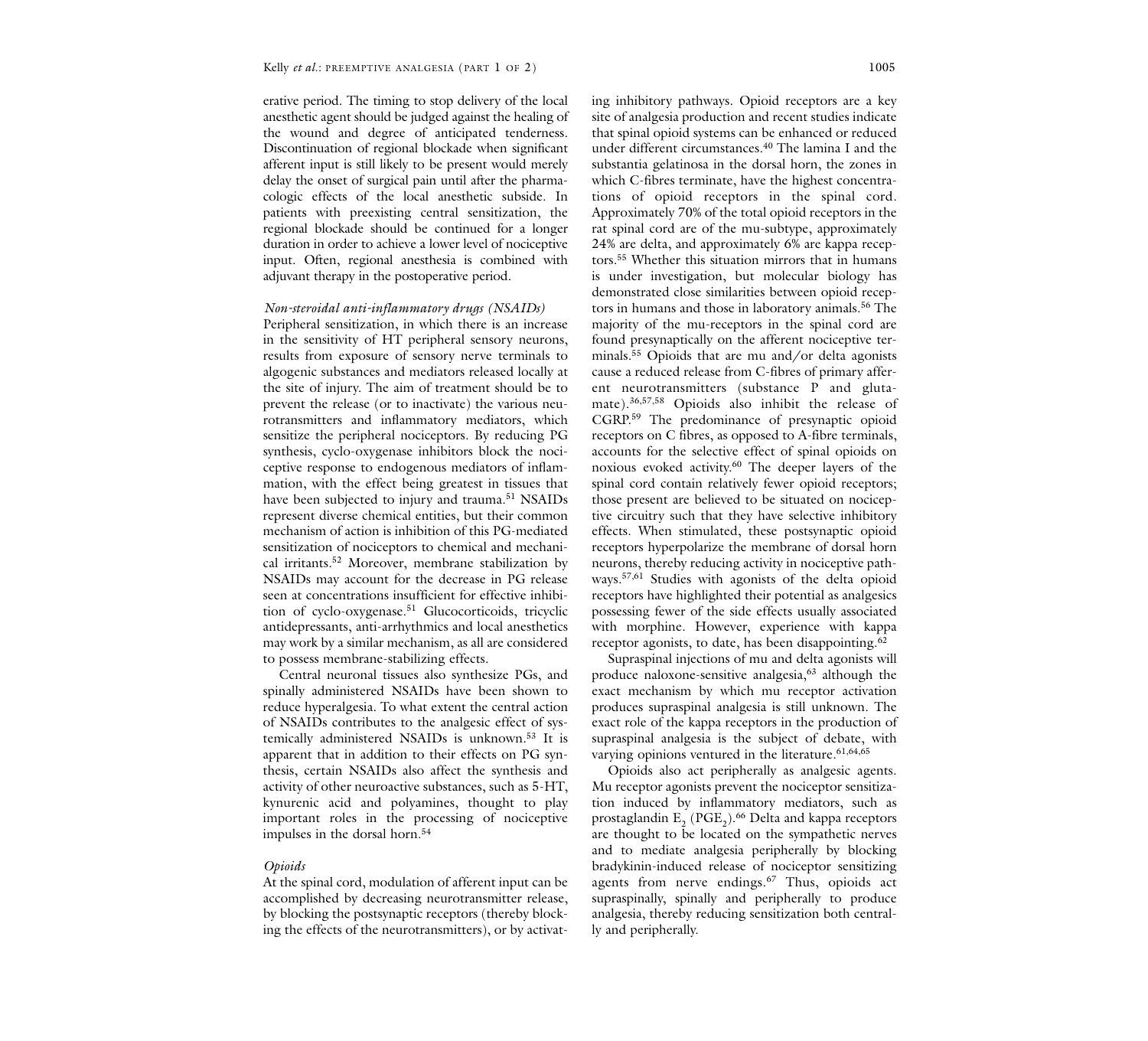## *NMDA receptor antagonists*

There are large numbers of NMDA receptors in the human spinal cord; $40$  the conditions necessary for their stimulation are complex and appear to only be achieved with repetitive C-fibre activity.68,69 When the C-fibre stimulus is maintained and its frequency or intensity is sufficient, the NMDA receptor becomes activated and the resultant amplification or prolongation of the response seems to underlie many forms of central hyperalgesia.<sup>24,69-73</sup> Prolonged inflammatory pain, unlike its acute pain counterpart, is sensitive to NMDA antagonism.74 Since the NMDA receptors have been implicated in pathological pain states, NMDA antagonists, such as ketamine or dextromethorphan, have been used to treat opioid insensitive neuropathic and cancer pains. NMDA antagonists have no effect on the afferent input onto dorsal horn, but they abolish the wind-up phenomenon, thereby converting the potentiated nociceptive response to a normal response.75 Opioids, by contrast, reduce the release of neurotransmitters by presynaptic C-fibres through binding to inhibitory receptors on the C-fibres. While opioids will delay the onset of wind-up by this mechanism, unless the dose is sufficient to stop *all* neurotransmitter release, wind-up may still occur.<sup>60</sup> Opioids and NMDA antagonists may be used synergistically, and the combination has shown marked inhibition of nociceptive responses. Ketamine is an NMDA receptor antagonist at subanesthetic doses and therefore has the capability to block central hypersensitivity states at doses that are not directly analgesic. Spinally administered local anesthetics also work synergistically with morphine in modulating nociception by blocking afferent fibres and reducing neuronal excitability, thereby reducing NMDA-mediated activity.76

## *Alpha2 receptor antagonists*

Analgesia may also be produced by stimulation of alpha<sub>2</sub> adrenergic receptors in both the spinal cord and higher centres.<sup>77</sup> These receptors may be activated by descending noradrenergic pathways or by exogenous compounds, such as epinephrine, clonidine or dexmedetomidine. Studies indicate that alpha, agonists exert a potent analgesic response,78,79 and that their potency is increased by concomitant opioid therapy. $80-82$  While alpha<sub>2</sub> agonists and opioids mediate their analgesic action through independent receptors, cross-tolerance may nonetheless develop between the two agents.<sup>83,84</sup> Alpha<sub>2</sub>-agonists also have been shown to reduce the undesirable physiological and psychological effects of opioid withdrawal.<sup>85</sup> The exact mechanism by which alpha<sub>2</sub> agonists produce analgesia remains unknown, though it is postulated that release of acetylcholine may play a role.<sup>86,87</sup>

## *Miscellaneous agents*

Numerous other agents have been shown to have analgesic properties and may have a role in producing preemptive analgesia, either singularly or in combination therapy.

Cholecystokinin (CCK) can selectively reduce the analgesic action of morphine at both spinal and supraspinal sites. It appears that CCK acts as an endogenous control on the level of mu analgesia. Upregulation of its receptors results in decreased analgesia in some neuropathic models; decreased CCK concentrations, in inflammatory models, results in enhancement of mu receptor effects.<sup>88</sup> Alternatively, antagonists of the CCK receptor may enhance the analgesic action of opioids.89,90

It has been shown that NMDA receptor activation results in formation of nitric oxide (NO). Inhibitors of NO synthetase, the enzyme responsible for synthesis of NO, are antinociceptive, suggesting a possible future role in pain medicine.<sup>91</sup> While it has been shown that GABA agonists also have antinociceptive actions,92 it remains to be determined whether the GABA receptor represents a viable target for future analgesic therapy.

Administration of antagonists to bradykinin, histamine and serotonin may be used to prevent or diminish the formation of neurogenic edema and sensitization of receptors.93 However, the complexity of the peripheral neural mechanisms leading to hyperalgesia is not yet fully understood.70,94 The role of newly discovered and longer established peripheral mediators such as the nerve growth factors, cytokines and catecholamines from sympathetic nerve endings, as well as bradykinin, serotonin and prostanoids, awaits elucidation.<sup>70,94</sup> Accordingly, attention has focused on the CNS in the search for alternative processes that can be modified pharmacologically, in combination with peripherally acting measures, to improve analgesia. Monoamine reuptake inhibitors can enhance the antinociception produced by systemic opioids.95,96 Intrathecally administered anticholinesterases, such as neostigmine, can produce potent analgesia97 and can synergistically enhance the antinociception of both morphine and clonidine.98,99 Acetylcholinesterases appear to exert their analgesic action through a muscarinic, as opposed to a nicotinic, action (muscarinic agonists, but not nicotinic agonists, are analgesic when injected intrathecally).100,101 Amitryptiline, a tricyclic antidepressant, can enhance the antinociceptive effects of systemic opioids<sup>96</sup> and of intrathecal neostigmine.<sup>98</sup> Potassium channel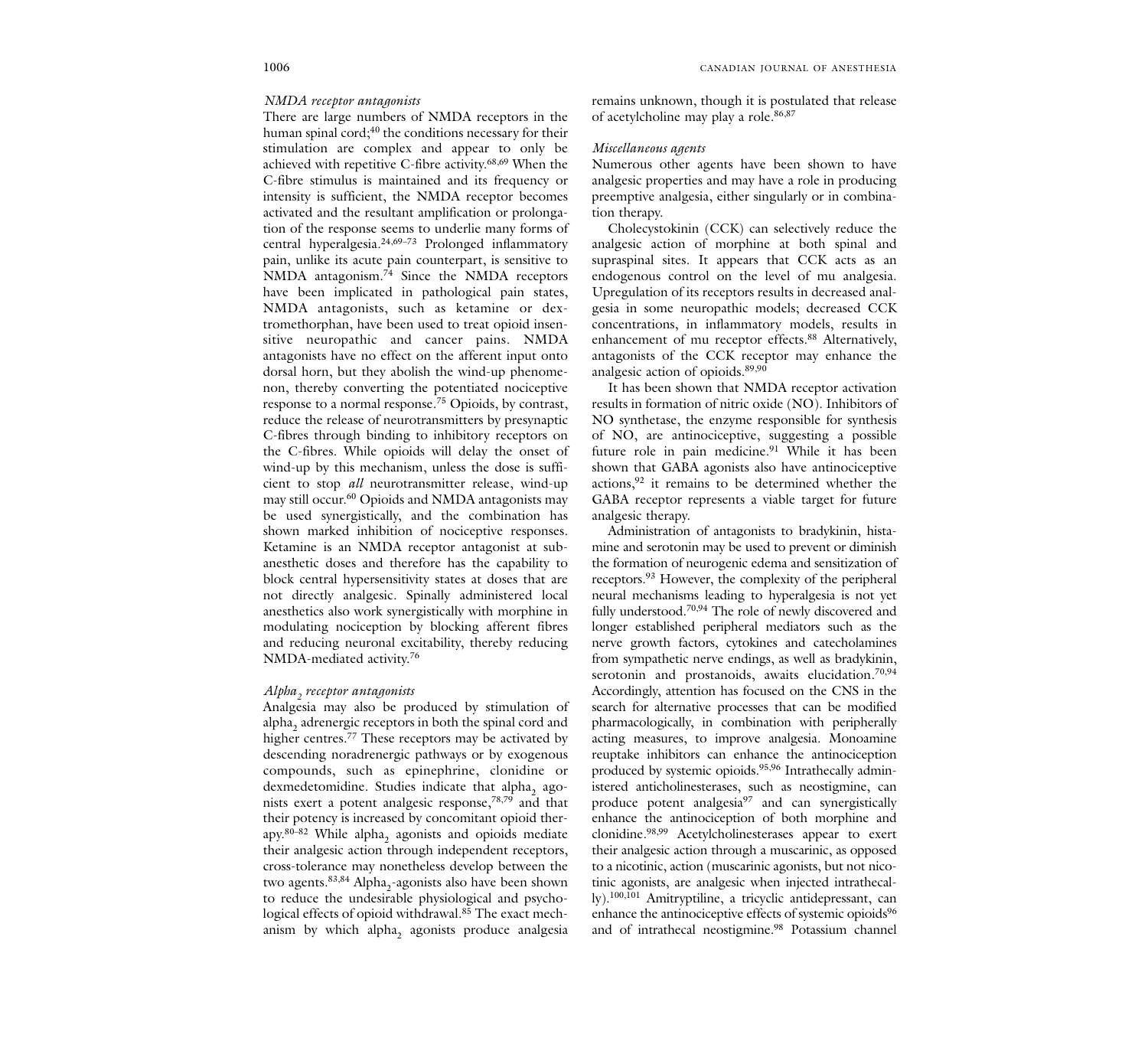openers, such as diazoxide and minoxidil, have also been shown to produce antinociception when administered intrathecally.102 Intrathecal administration of adenosine analogues produces antinociception; this effect can be blocked by the administration of adenosine receptor antagonists, such as methylxanthines.103,104 What role, if any, these agents will play in the treatment of pain requires further clinical investigation and will probably form a large portion of future research in this area.

#### **References**

- 1 *Crile GW, Lower WE.* Anoci-Association. Philadelphia: Saunders, 1914: 223–5.
- 2 *Kehlet H*. General vs. regional anesthesia. *In*: Rogers MC, Tinker JH, Covino BG, Longnecker DE (Eds.) Principles and Practice of Anesthesiology. St. Louis: Mosby, 1993: 1218–34.
- 3 *Mendell LM*. Physiological properties of unmyelinated fiber projection to the spinal cord. Exp Neurol 1966; 16: 316–32.
- 4 *Birrell GJ, McQueen DS, Iggo A, Coleman RA, Grubb BD*. PGI<sub>2</sub>-induced activation and sensitization of articular mechanonociceptors. Neurosci Lett 1991; 124: 5–8.
- 5 *Levine JD, Fields HL, Basbaum AI*. Peptides and the primary afferent nociceptor. J Neurosci 1993; 13: 2273–86.
- 6 *Cohen RH, Perl ER*. Contributions of arachidonic acid derivatives and substance P to the sensitization of cutaneous nociceptors. J Neurophysiol 1990; 64: 457–64.
- 7 *Walker K, Perkins M, Dray A*. Kinins and kinin receptors in the nervous system. Neurochem Int 1995; 26: 17–26.
- 8 *Dray A*. Inflammatory mediators of pain. Br J Anaesth 1995; 75: 125–31.
- 9 *Suzuki H*. Recent topics in the management of pain: development of the concept of preemptive analgesia. Cell Transplant 1995; 4(Suppl. 1): S3–6.
- 10 *Lynn B*. Neurogenic inflammation. Skin Pharmacol 1988; 1: 217–24.
- 11 *Simone DA, Alreja M, LaMotte RH*. Psychophysical studies of the itch sensation and itchy skin ("alloknesis") produced by intracutaneous injection of histamine. Somatosens Mot Res 1991; 8: 271–9.
- 12 *Rang HP, Bevan S, Dray A*. Nociceptive peripheral neurons: cellular properties. *In*: Wall PD, Melzack R (Eds.). Textbook of Pain, 3rd ed. Edinburgh: Churchill Livingstone, 1994: 57–78.
- 13 *Capasso F, Dunn CJ, Yamamoto S, Willoughby DA, Giroud JP.* Further studies on carrageenan-induced pleurisy in rats. J Pathol 1975; 116: 117–24.
- 14 *Garcia Leme J, Hamamura L, Leite MP, Rocha e Silva M*. Pharmacological analysis of the acute inflammatory process induced in the rat's paw by local injection of carrageenin and by heating. Br J Pharmacol 1973; 48: 88–96.
- 15 *Holthusen H, Arndt JO*. Nitric oxide evokes pain in humans on intracutaneous injection. Neurosci Lett 1994; 165: 71–4.
- 16 *Wall PD.* The dorsal horn. *In*: Wall PD, Melzack R (Eds). Textbook of Pain, 2nd ed. Edinburgh: Churchill Livingstone; 1994: 102–12.
- 17 *Murase K, Randic M*. Actions of substance P on rat spinal dorsal horn neurones. J Physiol (Lond) 1984; 346: 203–17.
- 18 *Skofitsch G, Jacobowitz DM.* Calcitonin gene-related peptide coexists with substance P in capsaicin sensitive neurons and sensory ganglia of the rat. Peptides 1985; 6: 747–54.
- 19 *Schaible H-G, Freudenberger U, Neugebauer V, Stiller RU*. Intraspinal release of immunoreactive calcitonin gene-related peptide during development of inflammation in the joint in vivo  $-$  a study with antibody microprobes in cat and rat. Neuroscience 1994; 62: 1293–305.
- 20 *Schneider SP, Perl ER*. Selective excitation of neurons in the mammalian spinal dorsal horn by aspartate and glutamate in vitro: correlation with location and excitatory input. Brain Res 1985; 360: 339–43.
- 21 *Kangrga I, Larew JSA, Randic M*. The effects of substance P and calcitonin gene-related peptide on the efflux of endogenous glutamate and aspartate from the rat spinal dorsal horn in vitro. Neurosci Lett 1990; 108: 155–60.
- 22 *Willcockson WS, Chung JM, Hori Y, Lee KH, Willis WD.* Effects of iontophoretically released amino acids and amines on primate spinothalamic tract cells. J Neurosci 1984; 4: 732–40.
- 23 *Dougherty PM, Willis WD.* Enhancement of spinothalamic neuron responses to chemical and mechanical stimuli following combined micro-iontophoretic application of N-methyl-D-aspartic acid and substance P. Pain 1991; 47: 85–93.
- 24 *Coderre TJ, Katz J, Vaccarino AL, Melzack R*. Contribution of central neuroplasticity to pathological pain: review of clinical and experimental evidence. Pain 1993; 52: 259–85.
- 25 *Tolle TR, Castro-Lopes JM, Evan G, Zieglgansberger W*. C-fos induction in the spinal cord following noxious stimulation: prevention by opiates but not by NMDA antagonists. *In*: Bond MR, Charlton JE, Woolf CJ (Eds). Proceedings of the VIth World Congress on Pain. Elsevier Science BV, 1991: 299–305.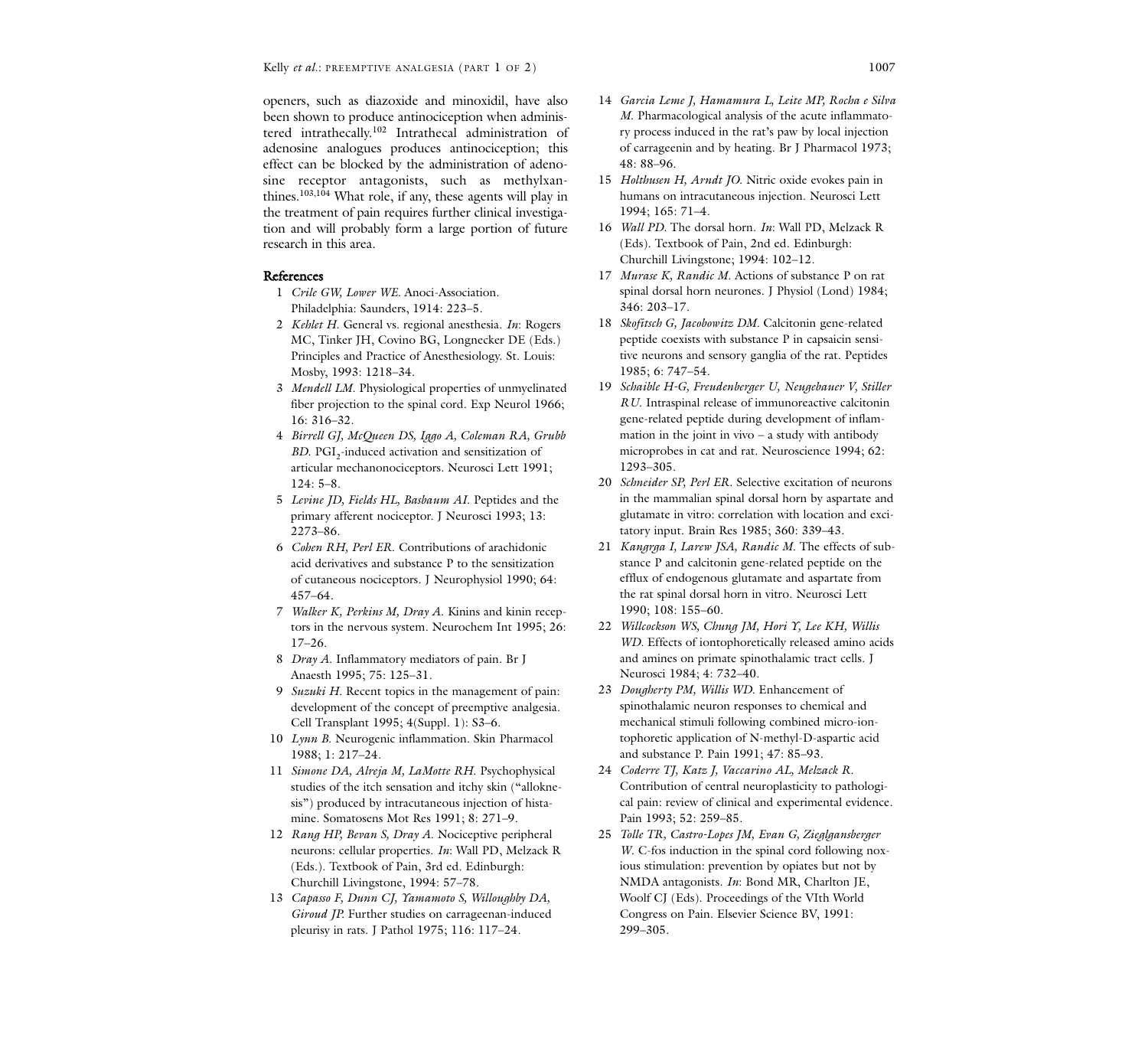- 26 *Willis WD Jr.* Ascending somatosensory systems. *In*: Yaksh TL (Ed.). Spinal Afferent Processing. New York: Plenum Press, 1986: 398–416.
- 27 *Melzack R, Casey KL.* Sensory, motivational, and central control determinants of pain. A new conceptual model. *In*: Kenshalo DR (Ed.). The Skin Senses. Illinois: Thomas, 1968: 423–39.
- 28 *Bowsher D*. Role of the reticular formation in responses to noxious stimulation. Pain 1976; 2: 361–78.
- 29 *Price DD, Dubner R, Hu JW*. Trigeminothalamic neurons in nucleus caudalis responsive to tactile, thermal, and nociceptive stimulation of monkey's face. J Neurophysiol 1976; 39: 936–53.
- 30 *Jensen TS, Yaksh TL*. Brainstem excitatory amino acid receptors in nociception: microinjection mapping and pharmacological characterization of glutamate-sensitive sites in the brainstem associated with algogenic behavior. Neuroscience 1992; 46: 535–47.
- 31 *Kikuchi H, Kitahata LM, Collins JG, Kawahara M, Nio K*. Halothane-induced changes in neuronal activity of cells of the nucleus reticularis gigantocellularis of the cat. Anesth Analg 1980; 59: 897–901.
- 32 *Mosso JA, Kruger L*. Spinal trigeminal neurons excited by noxious and thermal stimuli. Brain Res 1972; 38: 206–10.
- 33 *Ohtani M, Kikuchi H, Kitahata LM, et al.* Effects of ketamine on nociceptive cells in the medial medullary reticular formation of the cat. Anesthesiology 1979; 51: 414–7.
- 34 *Yuge O, Kitahata LM, Collins JG, et al.* Fentanyl and alfentanil suppress brainstem pain transmission. Anesth Analg 1985; 64: 597–600.
- 35 *Sherrington SC.* The Integrative Action of the Nervous System. New York: C. Scribner & Son, 1906.
- 36 *Besson J-M, Chaouch A*. Peripheral and spinal mechanisms of nociception. Physiol Rev 1987; 67: 67–186.
- 37 *Evans RH*. The pharmacology of segmental transmission in the spinal cord. Prog Neurobiol 1989; 33: 255–79.
- 38 *Fields HL, Heinricher MM, Mason P*. Neurotransmitters in nociceptive modulatory circuits. Ann Rev Neurosci 1991; 14: 219–45.
- 39 *Yaksh TL*. Behavioral and autonomic correlates of the tactile evoked allodynia produced by spinal glycine inhibition: effects of modulatory receptor systems and excitatory amino acid antagonists. Pain 1989; 37: 111–23.
- 40 *Dickenson AH*. Spinal cord pharmacology of pain. Br J Anaesth 1995; 75: 193–200.
- 41 *Mollenholt P, Post C, Rawal N, Freedman J, Hokfelt T, Paulsson I*. Antinociceptive and 'neurotoxic' actions of somatostatin in rat spinal cord after intrathecal administration. Pain 1988; 32: 95–105.
- 42 *Woolf CJ, Chong M-S*. Preemptive analgesia–treating postoperative pain by preventing the establishment of central sensitization. Anesth Analg 1993; 77: 362–79.
- 43 *Willis WD Jr, Coggeshall RE.* Sensory Mechanisms of the Spinal Cord, 2nd ed. New York: Plenum, 1991.
- 44 *Hardy JD, Wolff HG, Goodell H*. Experimental evidence on the nature of cutaneous hyperalgesia. J Clin Invest 1950; 29: 115–40.
- 45 *LaMotte RH, Shain CN, Simone DA, Tsai EFP*. Neurogenic hyperalgesia: psychophysical studies of underlying mechanisms. J Neurophysiol 1991; 66: 190–211.
- 46 *Raja SN, Campbell JN, Meyer RA.* Evidence for different mechanisms of primary and secondary hyperalgesia following heat injury to the glabrous skin. Brain 1984; 107(Pt 4): 1179–88.
- 47 *Baumann TK, Simone DA, Shain CN, LaMotte RH.* Neurogenic hyperalgesia: the search for the primary cutaneous afferent fibers that contribute to capsaicininduced pain and hyperalgesia. J Neurophysiol 1991; 66: 212–27.
- 48 *LaMotte RH, Lundberg LER, Torebjork HE*. Pain, hyperalgesia and activity in nociceptive C units in humans after intradermal injection of capsaicin. J Physiol (Lond) 1992; 448: 749–64.
- 49 *Simone DA, Sorkin LS, Oh U, et al.* Neurogenic hyperalgesia: central neural correlates in responses of spinothalamic tract neurons. J Neurophysiol 1991; 66: 228–46.
- 50 *Torebjork HE, Lundberg LER, LaMotte RH.* Central changes in processing of mechanoreceptive input in capsaicin-induced secondary hyperalgesia in humans. J Physiol (Lond) 1992; 448: 765–80.
- 51 *Kitahata LM*. Pain pathways and transmission. Yale J Biol Med 1993; 66: 437–42.
- 52 *Dahl JB, Kehlet H*. Non-steroidal anti-inflammatory drugs: rationale for use in severe postoperative pain. Br J Anaesth 1991; 66: 703–12.
- 53 *Malmberg AB, Yaksh TL*. Antinociceptive actions of spinal nonsteroidal anti-inflammatory agents on the formalin test in the rat. J Pharmacol Exp Ther 1992; 263: 136–46.
- 54 *McCormack K*. The spinal actions of nonsteroidal anti-inflammatory drugs and the dissociation between their anti-inflammatory and analgesic effects. Drugs 1994; 47(Suppl 5): 28–45; Discussion 46–7.
- 55 *Besse D, Lombard M-C, Zajac J-M, Roques BP, Besson J-M*. Pre- and postsynaptic location of mu, delta and kappa opioid receptors in the superficial layers of the dorsal horn of the rat spinal cord. Prog Clin Biol Res 1990; 328: 183–6.
- 56 *Uhl GR, Childers S, Pasternak G*. An opiate-receptor gene family reunion. Trends Neurosci 1994; 17: 89–93.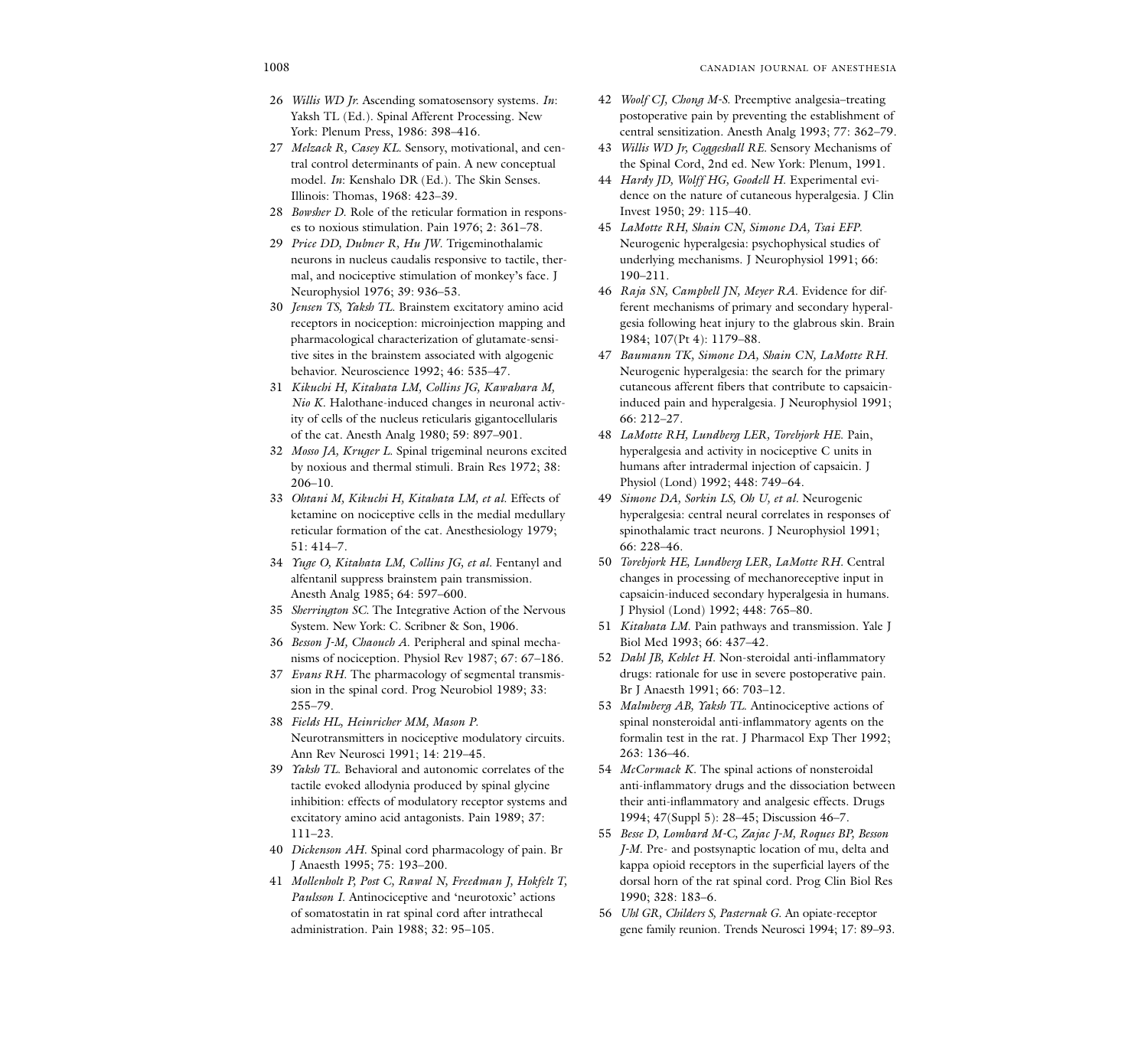Kelly *et al.*: PREEMPTIVE ANALGESIA (PART 1 OF 2) 1009

- 57 *Dickenson AH, Sullivan AF*. Electrophysiological studies on the effects of intrathecal morphine on nociceptive neurones in the rat dorsal horn. Pain 1986; 24: 211–22.
- 58 *Kangrga I, Randic M*. Outflow of endogenous aspartate and glutamate from the rat spinal dorsal horn in vitro by activation of low- and high-threshold primary afferent fibers. Modulation by mu-opioids. Brain Res 1991; 553: 347–52.
- 59 *Pohl M, Lombard MC, Bourgoin S, et al.* Opioid control of the in vitro release of calcitonin gene-related peptide from primary afferent fibres projecting in the rat cervical cord. Neuropeptides 1989; 14: 151–9.
- 60 *Dickenson AH*. A cure for wind up: NMDA receptor antagonists as potential analgesics. Trends Pharmacol Sci 1990; 11: 307–9.
- 61 *Dickenson AH*. Mechanisms of the analgesic actions of opiates and opioids. Br Med Bull 1991; 47: 690–702.
- 62 *Calderon SN, Rothman RB, Porreca F, et al.* Probes for narcotic receptor mediated phenomena. 19. Synthesis of  $(+)$ -4- $[$ (alpha R)-alpha- $((2S,5R)$ -4-allyl-2,5-dimethyl-1-piperazinyl)-3- methoxybenzyl]-N,Ndiethylbenzamide (SNC 80): a highly selective, nonpeptide delta opioid receptor agonist. J Med Chem 1994; 37: 2125–8.
- 63 *Pleuvry BJ*. Opioid receptors and their relevance to anaesthesia. Br J Anaesth 1993; 71: 119–26.
- 64 *Leighton GE, Rodriguez RE, Hill RG, Hughes J*. kopioid agonists produce antinociception after i.v. and i.c.v. but not intrathecal administration in the rat. Br J Pharmacol 1988; 93: 553–60.
- 65 *Millan MJ*. k-opioid receptors and analgesia. Trends Pharmacol Sci 1990; 11: 70–6.
- 66 *Levine JD, Taiwo YO.* Involvement of the mu-opiate receptor in peripheral analgesia. Neuroscience 1989; 32: 571–5.
- 67 *Taiwo YO, Levine JD*. k- and delta-opioids block sympathetically dependent hyperalgesia. J Neurosci 1991; 11: 928–32.
- 68 *Dickenson AH, Sullivan AF*. Evidence for a role of the NMDA receptor in the frequency dependent potentiation of deep rat dorsal horn nociceptive neurones following C fibre stimulation. Neuropharmacology 1987; 26: 1235–8.
- 69 *Dickenson AH, Sullivan AF*. Differential effects of excitatory amino acid antagonists on dorsal horn nociceptive neurones in the rat. Brain Res 1990; 506: 31–9.
- 70 *Dray A, Urban L, Dickenson A*. Pharmacology of chronic pain. Trends Pharmacol Sci 1994; 15: 190–7.
- 71 *Dubner R, Ruda MA*. Activity-dependent neuronal plasticity following tissue injury and inflammation. Trends Neurosci 1992; 15: 96–103.
- 72 *McMahon SB, Lewin GR, Wall PD*. Central hyperexcitability triggered by noxious inputs. Curr Opin Neurobiol 1993; 3: 602–10.
- 73 *Price DD, Mao J, Mayer DJ.* Central neural mechanisms of normal and abnormal pain states. *In*: Fields HL, Liebeskind JC (Eds.). Pharmacological Approaches to the Treatment of Chronic Pain. Seattle: IASP Press, 1994: 61–84.
- 74 *Haley JE, Sullivan AF, Dickenson AH.* Evidence for spinal N-methyl-D-aspartate receptor involvement in prolonged chemical nociception in the rat. Brain Res 1990; 518: 218–26.
- 75 *Davies SN, Lodge D*. Evidence for involvement of Nmethylaspartate receptors in 'wind-up' of class 2 neurones in the dorsal horn of the rat. Brain Res 1987; 424: 402–6.
- 76 *Fraser HM, Chapman V, Dickenson AH*. Spinal local anaesthetic actions on afferent evoked responses and wind-up of nociceptive neurones in the rat spinal cord: combination with morphine produces marked potentiation of antinociception. Pain 1992; 49: 33–41.
- 77 *Wang Y-C, Su C-F, Lin M-T*. The site and the mode of analgesic actions exerted by clonidine in monkeys. Exp Neurol 1985; 90: 479–88.
- 78 *Fielding S, Wilker J, Hynes M, Szewczak M, Novick WJ Jr, Lal H*. A comparison of clonidine with morphine for antinociceptive and antiwithdrawal actions. J Pharmacol Exp Ther 1978; 207: 899–905.
- 79 *De Kock M, Crochet B, Morimont C, Scholtes J-L.* Intravenous or epidural clonidine for intra- and postoperative analgesia. Anesthesiology 1993; 79: 525–31.
- 80 *Omote K, Kitahata LM, Collins JG, Nakatani K, Nakagawa I*. Interaction between opiate subtype and alpha-2 adrenergic agonists in suppression of noxiously evoked activity of WDR neurons in the spinal dorsal horn. Anesthesiology 1991; 74: 737–43.
- 81 *Wilcox GL, Carlsson K-H, Jochim A, Jurna I*. Mutual potentiation of antinociceptive effects of morphine and clonidine on motor and sensory responses in rat spinal cord. Brain Res 1987; 405: 84–93.
- 82 *Goyagi T, Nishikawa T*. The addition of epinephrine enhances postoperative analgesia by intrathecal morphine. Anesth Analg 1995; 81: 508–13.
- 83 *Paalzow G*. Development of tolerance to the analgesic effect of clonidine in rats. Cross-tolerance to morphine. Naunyn Schmiedebergs Arch Pharmacol 1978; 304: 1–4.
- 84 *Stevens CW, Monasky MS, Yaksh TL*. Spinal infusion of opiate and alpha-2 agonists in rats: tolerance and cross-tolerance studies. J Pharmacol Exp Ther 1988; 244: 63–70.